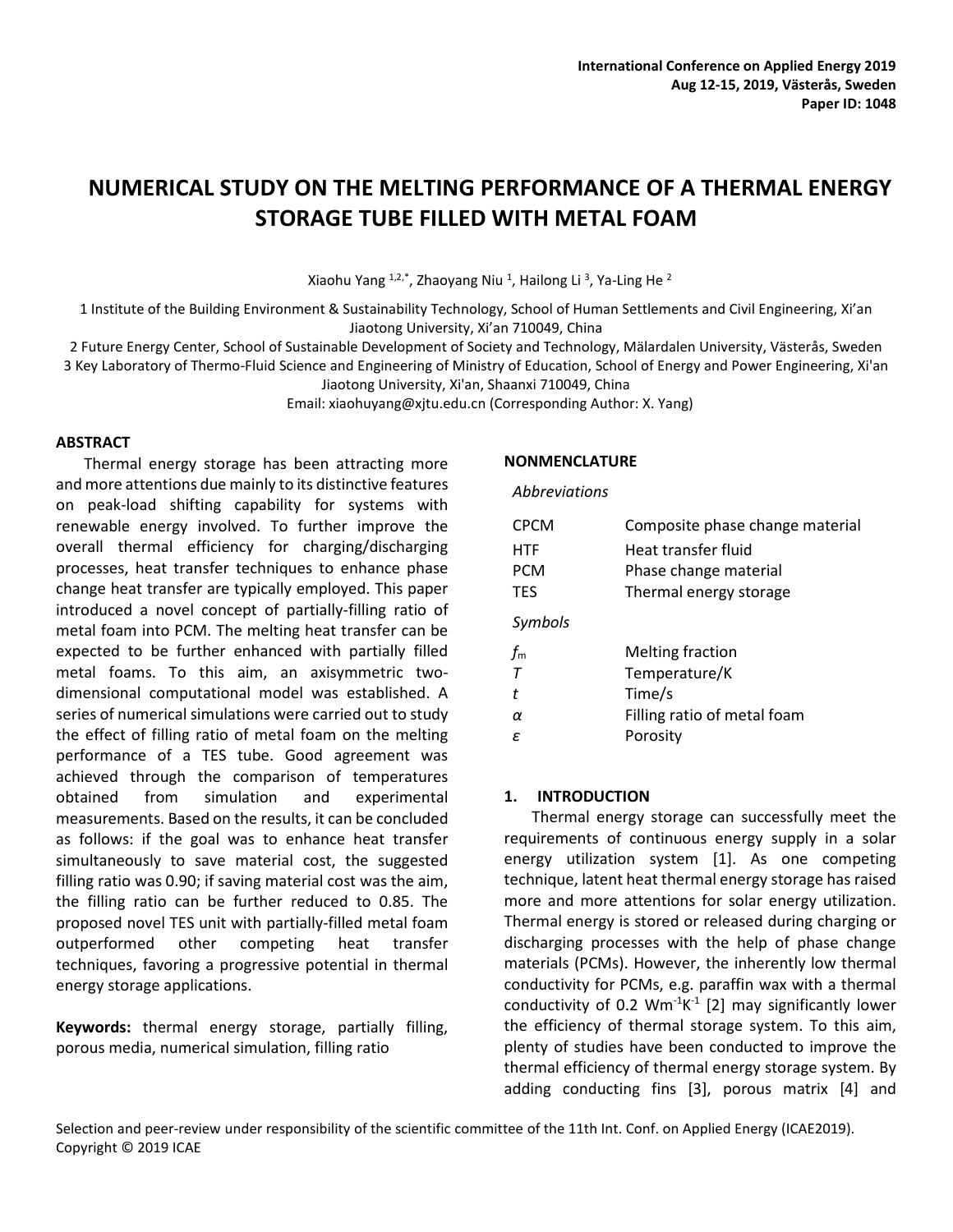nanoparticles [5] can effectively improve the phase change heat transfer. Compared with other competing structures, open-cell metal foam can not only accelerate the melting front evolution but also improve the temperature uniformity for PCM [6].

It was reported that the effective thermal conductivity of copper foam/paraffin composite was greatly increased [7]. Experimental measurements on the charging and discharging processes of copper foam/paraffin composite were performed by Meng et al. [8] and they claimed that metal foam can effectively improve the phase change heat transfer. Yang et al. [9] performed visualization of melting front in a TES unit filled with copper foam/paraffin composite. Atal et al. [10] experimentally found that a smaller porosity for metal foam can further greatly shorten the complete melting time. It was reported that the inclination angle of the copper foam/paraffin composite contributed little to the melting process, while it significantly affected the melting performance in a pure PCM [11]. Tao et al. [12] used lattice Boltzmann method to study the influence of porosity and pore density upon melting process of PCM saturated in metal foam.

Based on the aforementioned literature, it can be concluded that previous studies focused on the melting/solidification process in a TES tube with fully filled metal foam. The research progress confirmed the applicability and feasibility of filling metal foam into a TES tube to enhance phase change heat transfer. Recently, Xu et al. [13] partially filled the horizontal TES tube with metal foam and they suggested a filling ratio of 0.7 for maximizing the melting heat transfer. Inspired by their suggestions, we developed a vertical TES tube with partially filled by metal foam to further improve the thermal performance during melting process for thermal energy storage. To this aim, an axisymmetric twodimensional computational model was developed and a series of numerical simulations were performed to study the effect of filling ratio on the melting rate of composite PCM.

# **2. NUMERICAL SIMULATION**

Fig. 1(a) depicted the thermal energy storage tank considered in the present study. The TES tank was consisted of tube bundles where PCM embedded in metal foam, i.e. composite PCM (CPCM) was filled in the interstitial of the tube bundles and heat transfer fluid (HTF) was injected from top in the heat transfer tubes. For simplicity, only one heat transfer tube surrounded by CPCMs was considered, as shown in Fig. 1(b). With regard to the axisymmetric nature of circular tube configuration, an axisymmetric two-dimensional computational domain was established. Fig. 1(c) illustrated a TES tube with partially-filled by metal foam, where the top region was filled by pure PCM and the rest was filled by CPCM. HTF with a high temperature was injected from top in a constant velocity of 0.04 m/s to maintain a low Reynolds number less than 2300. The outlet was set as outflow and the left side was set as axis. The other sides were all thermally insulated.



Computational domain

ANSYS-Fluent 18.2 was used to simulate the melting process of CPCM in an TES tube. Conjugated heat transfer was modelled using the enthalpy method with incorporated by porous concept for the mushy zone in melting. ICEM 18.2 was used to generate grid for both PCM and HTF domains. The independence of grids was tested by three sets of grid densities and the time step sensitivity was also tested.

## **3. RESULTS AND DISCUSSION**

## *3.1 Model verification*

To validate the present numerical model, experimental results on temperatures at paraffin embedded in metal foam during melting process were employed for comparison. Fig. 2 demonstrated the comparison of temperatures on the ligament surface and the surrounded PCM. A reasonably good agreement can be found between numerical simulation and experimental results. This can be the proof of the feasibility and applicability of the built numerical simulation. The following discussions of results were all based on the verified simulation.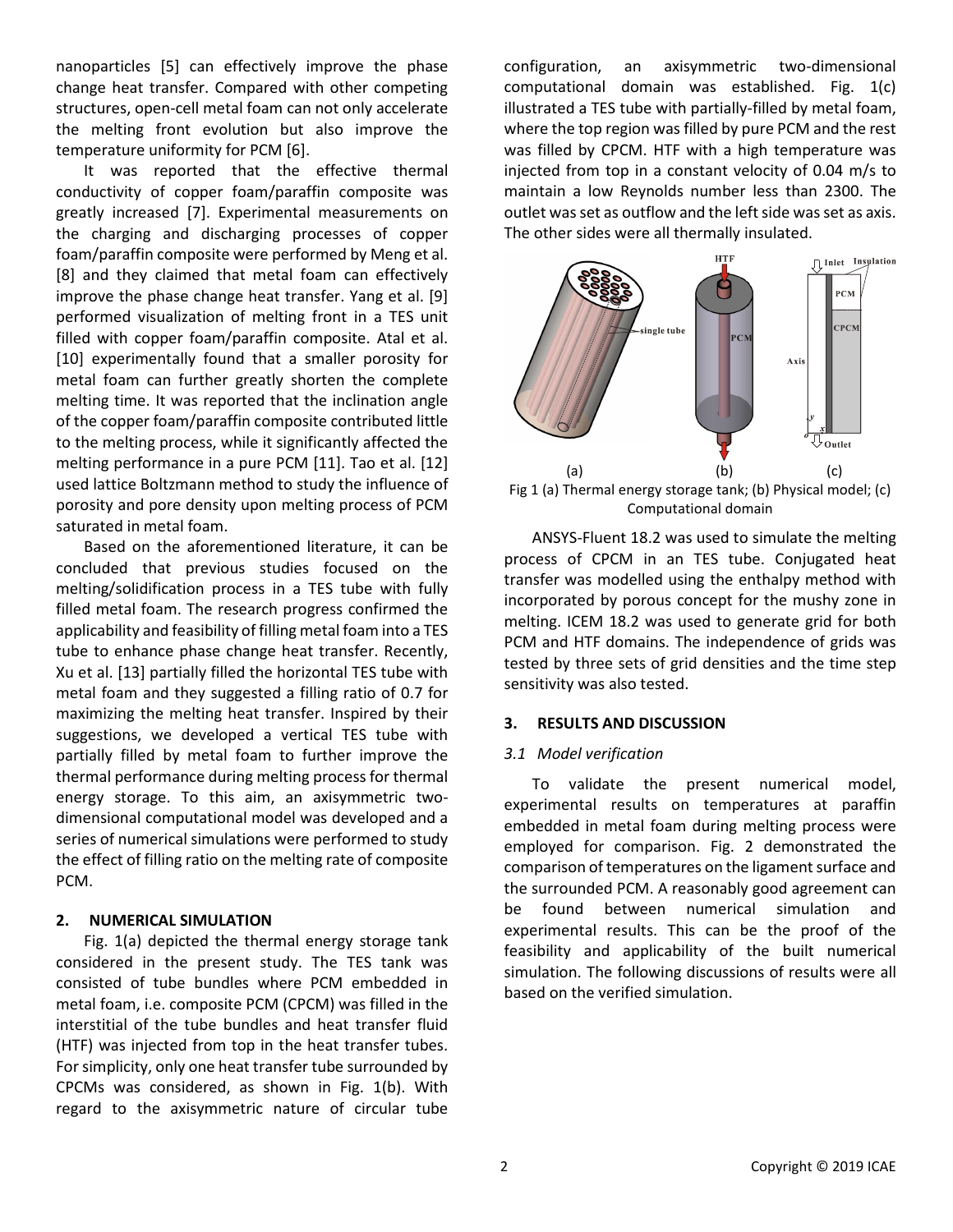

Fig 2 Validation of the numerical model: comparison with experimental results [14]

#### *3.2 Melting fraction*

Fig. 3 showed the melting fraction as a function of time for different filling ratios of metal foam. It can be observed that the melting fraction was in a monotonically increasing trend as time for all of the cases with different filling ratios. These results demonstrated the same variation trend: initially, the melting fraction increased in a slow speed; after the melting fraction was higher than 0.2, the increment trend was more rapidly; after the melting fraction reached 0.8, the increment speed for melting fraction was reduced again.



Fig 3 Melting fraction as a function of time for different filling ratios

An interesting phenomenon was observed that the melting speed did not increase with filling ratio. There existed an optimal filling ratio (0.90) to maximizing the melting fraction. This brought two benefits: i) the heat transfer can be further enhanced, reaching a higher melting fraction; ii) material cost can be further reduced with a 10% percent of saved metal foam. If using the same material for metal foam, i.e. the filling ratio of 0.85, a 15% percent of materials can be saved. This can be observed based on the fact that the melting curve for the case with partially filled ratio of 0.85 overlapped with the one fully filled by metal foam. With filling ratio further decreased to 0.80, the melting fraction decreased as well, indicating a lower heat transfer efficiency.

# **4. CONCLUSION**

In this paper, a novel concept of partially-filling ratio of metal foam into PCM was developed. An axisymmetric two-dimensional computational model was established. A series of numerical simulations were carried out to study the effect of filling ratio of metal foam on the melting performance of a TES tube. Good agreement was achieved through the comparison of temperatures obtained from simulation and experimental measurements. Based on the results, it can be concluded as follows: if the goal was to enhance heat transfer simultaneously to save material cost, the suggested filling ratio was 0.90; if saving material cost was the aim, the filling ratio can be further reduced to 0.85.

#### **ACKNOWLEDGEMENT**

This work was supported by the National Natural Science Foundation of China (51506160), Natural Science Foundation of Shaanxi Province (2017JQ5007), China Post-Doctoral Science Foundation Funded Project (2018M640986), and the fundamental research funds for central universities (xjj2016042).

#### **REFERENCE**

[1] Tao YB, He Y-L. A review of phase change material and performance enhancement method for latent heat storage system. Renew Sustain Energy Rev 2018;93:245– 59.

[2] Yang XH, Lu TJ, Kim T. Temperature effects on the effective thermal conductivity of phase change materials with two distinctive phases. Int Commun Heat Mass Transfer 2011;38:1344–8.

[3] Borhani SM, Hosseini MJ, Ranjbar AA, Bahrampoury R. Investigation of phase change in a spiral-fin heat exchanger. Appl Math Model 2019;67:297–314.

[4] Tauseef R, Ali HM, Janjua MM, Sajjad U, Yan W-M. A critical review on heat transfer augmentation of phase change materials embedded with porous materials/foams. Int J Heat Mass Tranfer 2019;135:649– 73.

[5] Masoumi H, Haghighi R, Mirfendereski SM. Modification of physical and thermal characteristics of stearic acid as a phase change materials using TiO2 nanoparticles. Thermochim Acta 2019;675:9–17.

[6] Yang XH, Yu JB, Guo ZX, Jin LW, He Y-L. Role of porous metal foam on the heat transfer enhancement for a